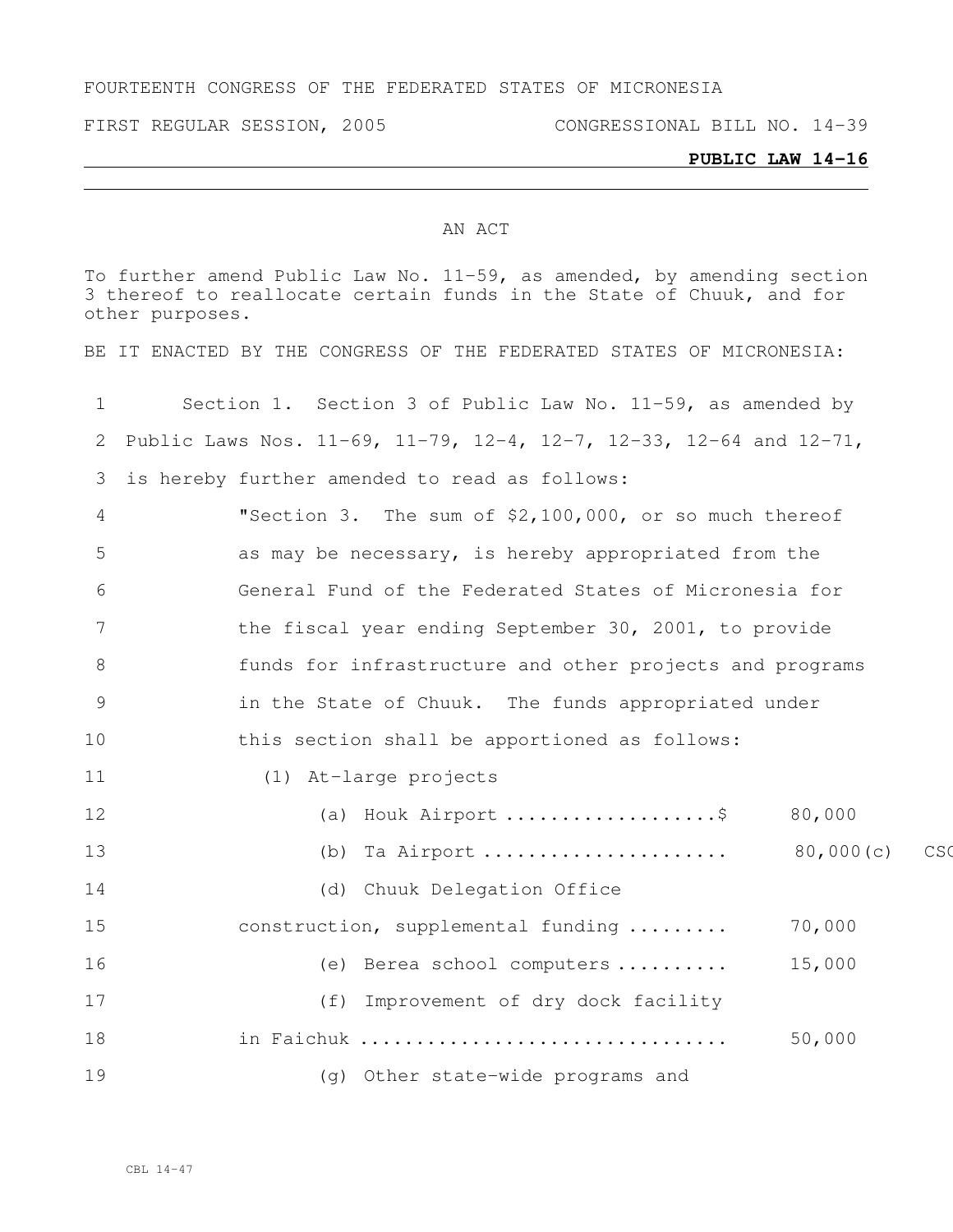| $\mathbf 1$    |                                                      | 25,000        |     |
|----------------|------------------------------------------------------|---------------|-----|
| 2              | (h) Disaster relief                                  | 25,000        |     |
| 3              | (2) Election District No. 1                          |               |     |
| 4              | (a) Infrastructure improvement and                   |               |     |
| 5              | development projects                                 |               |     |
| 6              | (i) Housing  56,649                                  |               |     |
| 7              | (ii) Community typhoon shelter                       |               |     |
| 8              | supplemental                                         | 25,561        |     |
| $\overline{9}$ | (b) Small scale fishing grants                       |               |     |
| 10             | $(i)$ Nema                                           | 24,320        |     |
| 11             | $(i)$ Losap                                          | 18,240        |     |
| 12             | (iii) Piis-Emwar                                     | 10,320        |     |
| 13             | (iv) Namoluk                                         | 22,160        |     |
| 14             | $(v)$ Ettal                                          | $12,160$ (vi) | Moc |
| 15             | $(vii)$ Kuttu                                        | 24,320        |     |
| 16             |                                                      | 18,240        |     |
| 17             | (ix) Other Mortlocks fishing grants 4,000            |               |     |
| 18             | (c) Transportation                                   | 26,300        |     |
| 19             | (d) Piggery development grants                       | 5,000         |     |
| 20             | (e) Local Leadership/National Government             |               |     |
| 21             | Exposure Program, including travel for local         |               |     |
| 22             | officials to meet with National Government officials |               |     |
| 23             | regarding local needs or concerns or to observe      |               |     |
| 24             | Congress during session. \$                          | 9,467         |     |
| 25             | (f) Sewing development grants                        | 2,540         |     |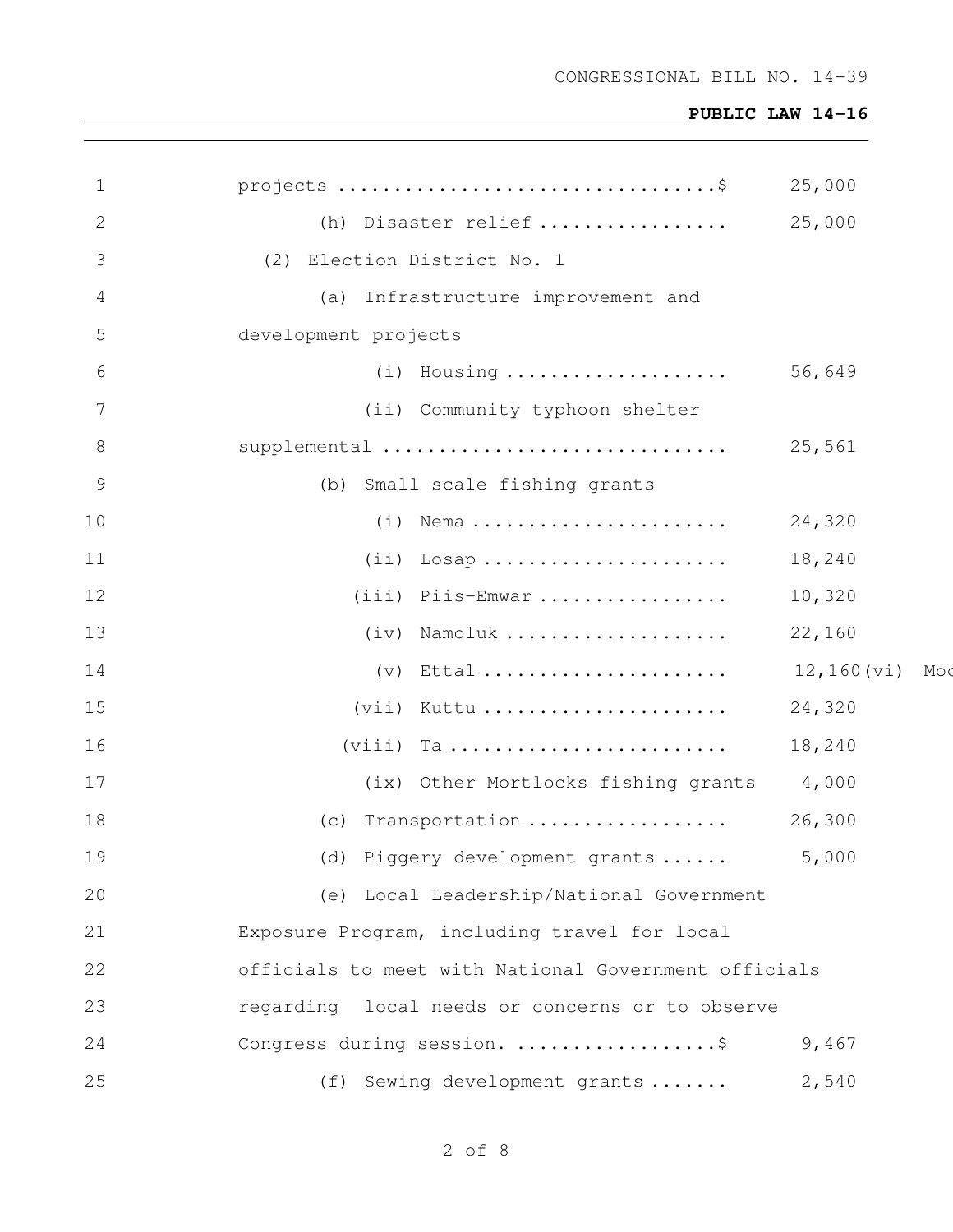| $\mathbf 1$    | Musical instruments contributions<br>(q)         |         |
|----------------|--------------------------------------------------|---------|
| 2              | 5,000                                            |         |
| 3              | (h) Travel for municipal officials               | 15,000  |
| 4              | (i) Solar power systems                          | 14,000  |
| 5              | (j) Municipal Mayoral Inaugurations.             | 4,400   |
| 6              | Grants for unpaid balance for<br>(2)             |         |
| 7              | previous years                                   | 21,923  |
| 8              | (3) Election District No. 2                      |         |
| $\overline{9}$ | (a) NNDA operations                              | 75,000  |
| 10             | (b) Student assistance grants                    | 15,000  |
| 11             | (c) Social development grants                    | 185,000 |
| 12             | (d) Economic assistance grants                   | 75,000  |
| 13             | (4) Election District No. 3                      |         |
| 14             | (a) Economic and social project grants           |         |
| 15             | (i) Uman, which amount represents                |         |
| 16             | the funds expended as of April 27, 2005 $\ldots$ | 99,663  |
| 17             | (ii) Fefan, which amount represents              |         |
| 18             | the funds expended as of April 27, 2005          | 99,889  |
| 19             | (iii) Tonoas, which amount represents            |         |
| 20             | the funds expended as of April 27, 2005          | 99,750  |
| 21             | $(iv)$ Parem                                     | 25,000  |
| 22             | (v) Sis, which amount represents                 |         |
| 23             | the funds expended as of April 27, 2005          | 24,900  |
| 24             | (vi) Southern Namoneas High                      |         |
| 25             | School computers \$                              | 10,000  |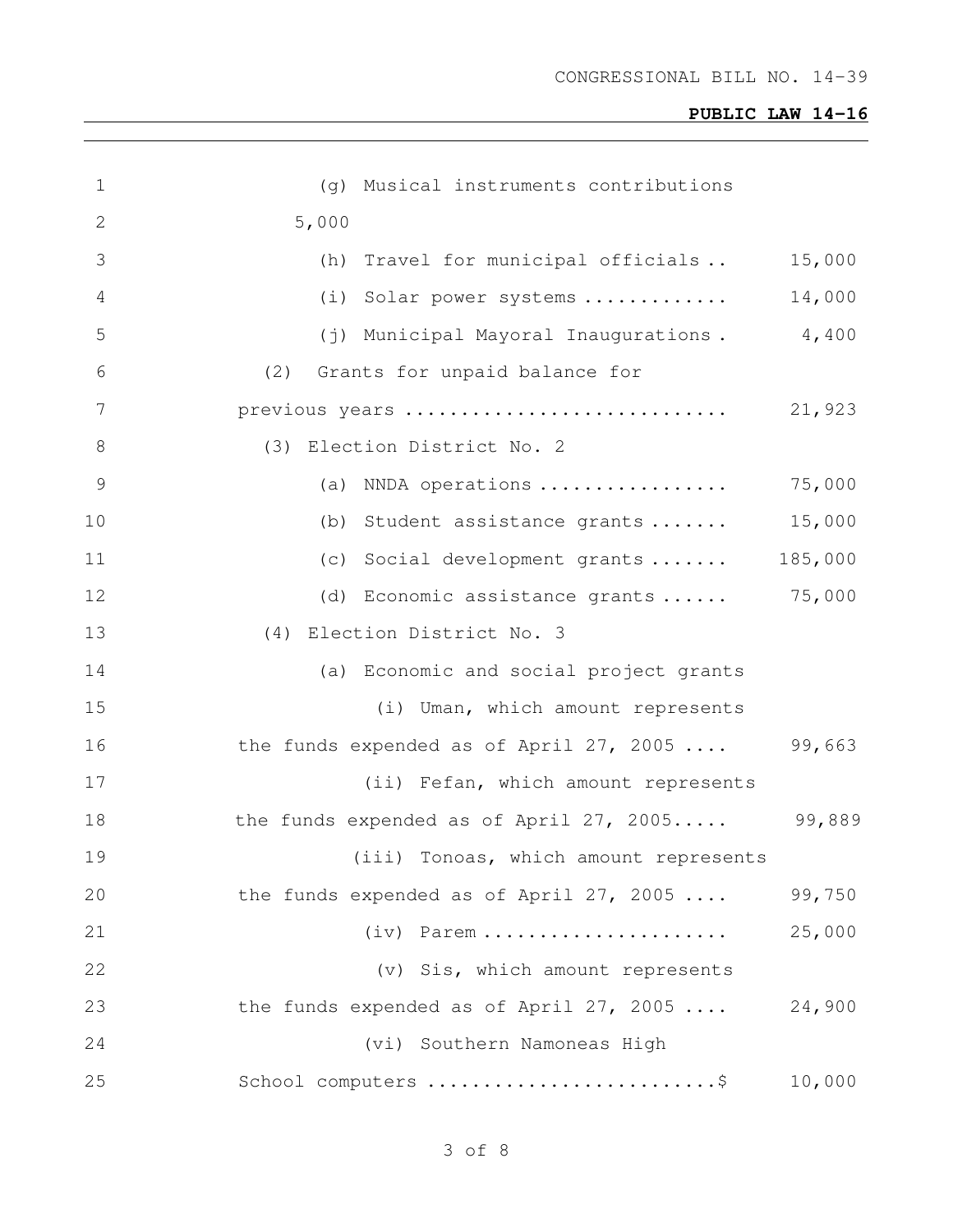| 1             | (b) Holiday program grants                   | 10,000 |
|---------------|----------------------------------------------|--------|
| 2             | (c) Medical supplies                         | 798    |
| 3             | (5) Election District No. 4                  |        |
| 4             | (a) Economic and social project grants       |        |
| 5             | (i) Nomunsofo                                | 70,000 |
| 6             | (ii) Polle, Patta and Onelisom               | 70,000 |
| 7             | (iii) Tolensom                               | 80,000 |
| 8             | (iv) Replanting project grants               |        |
| $\mathcal{G}$ | for areas where crop lands have been damaged |        |
| 10            | by sea-level rise or other natural           |        |
| 11            |                                              | 40,000 |
| 12            | (v) Student assistance grants                | 10,000 |
| 13            | (vi) Operation of Project                    |        |
| 14            | Coordinator Office                           | 30,000 |
| 15            | (vii) Medical transport vehicle or           |        |
| 16            |                                              | 20,000 |
| 17            | (viii) Medical transport boat                | 10,000 |
| 18            | (ix) Local Leadership/National               |        |
| 19            | Government Exposure Program, including       |        |
| 20            | travel_for local officials to meet with      |        |
| 21            | National Government officials regarding      |        |
| 22            | local needs or concerns or to observe        |        |
| 23            | Congress during                              |        |
| 24            |                                              | 10,000 |
| 25            | (x) Economic development grants              |        |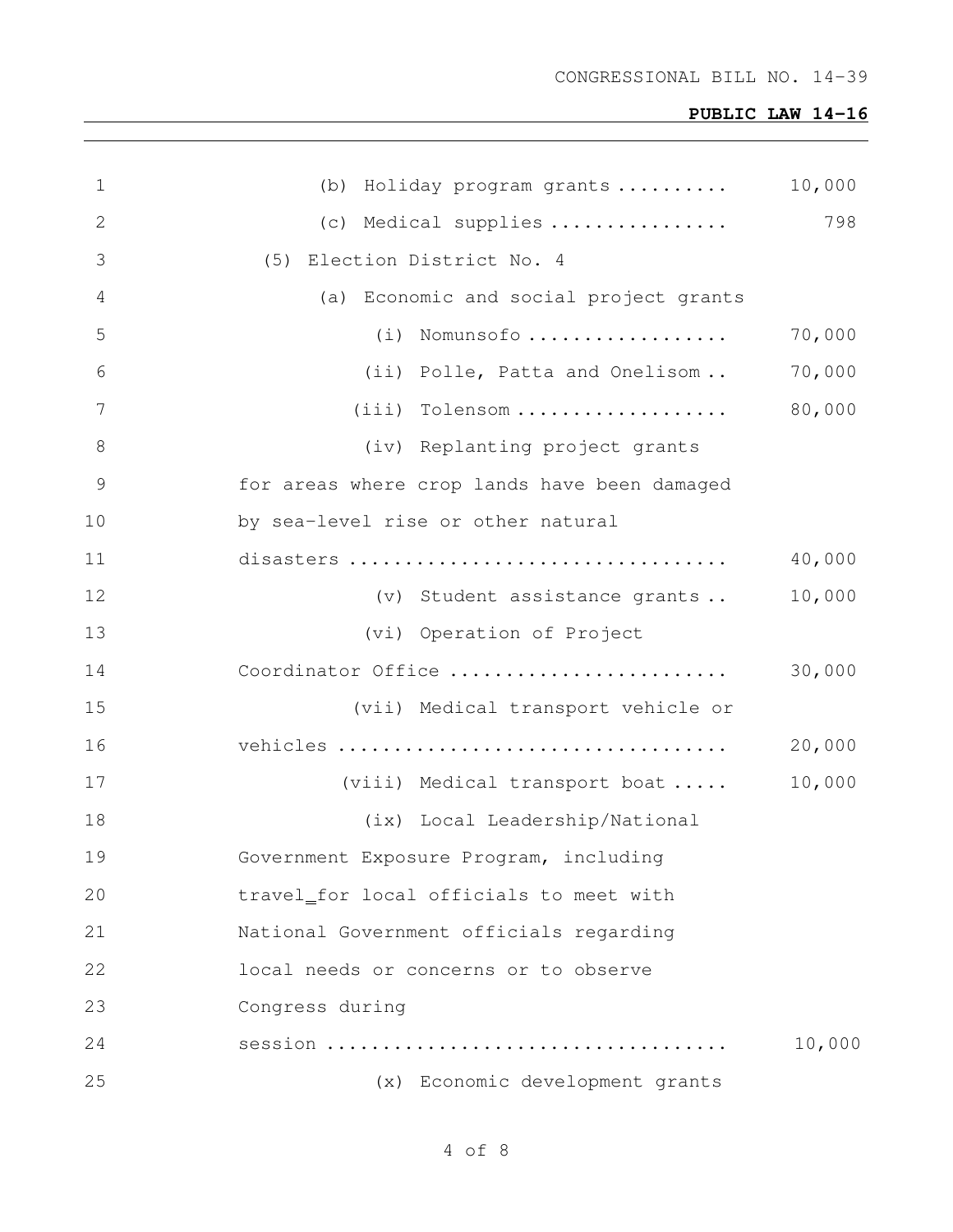| 1             | for fishing projects and other small home- |                                         |  |  |  |  |  |  |  |  |  |
|---------------|--------------------------------------------|-----------------------------------------|--|--|--|--|--|--|--|--|--|
| $\mathbf{2}$  |                                            | 30,000<br>based business development \$ |  |  |  |  |  |  |  |  |  |
| 3             | (6) Election District No. 5                |                                         |  |  |  |  |  |  |  |  |  |
| 4             | (a) Hall Islands                           |                                         |  |  |  |  |  |  |  |  |  |
| 5             | (i) Medical supplies and school            |                                         |  |  |  |  |  |  |  |  |  |
| 6             | supplies:                                  |                                         |  |  |  |  |  |  |  |  |  |
| 7             | a) Murillo                                 | 1,653                                   |  |  |  |  |  |  |  |  |  |
| 8             | b) $RuO$                                   | 4,000                                   |  |  |  |  |  |  |  |  |  |
| $\mathcal{G}$ | $c)$ Nomwin                                | 2,847                                   |  |  |  |  |  |  |  |  |  |
| 10            | (ii) Fananu medical supplies and           |                                         |  |  |  |  |  |  |  |  |  |
| 11            | school supplies or operations for Lien     |                                         |  |  |  |  |  |  |  |  |  |
| 12            |                                            | 8,000                                   |  |  |  |  |  |  |  |  |  |
| 13            | (iii) Boat with engine for Hall            |                                         |  |  |  |  |  |  |  |  |  |
| 14            | Islands immunization program               | 8,000                                   |  |  |  |  |  |  |  |  |  |
| 15            | (iv) Hall Island Project                   |                                         |  |  |  |  |  |  |  |  |  |
| 16            | Coordinator                                | 13,000                                  |  |  |  |  |  |  |  |  |  |
| 17            | (b) Weito Islands                          |                                         |  |  |  |  |  |  |  |  |  |
| 18            | (i) Medical supplies and school            |                                         |  |  |  |  |  |  |  |  |  |
| 19            | supplies:                                  |                                         |  |  |  |  |  |  |  |  |  |
| 20            | Onoun<br>a)                                | 8,000                                   |  |  |  |  |  |  |  |  |  |
| 21            | b)<br>Magur                                | 3,000                                   |  |  |  |  |  |  |  |  |  |
| 22            | Onanu<br>$\circ$ )                         | 8,000                                   |  |  |  |  |  |  |  |  |  |
| 23            | d)<br>Onou                                 | 8,000                                   |  |  |  |  |  |  |  |  |  |
| 24            | (ii) Weito Islands Project                 |                                         |  |  |  |  |  |  |  |  |  |
| 25            | Coordinator                                | 15,000                                  |  |  |  |  |  |  |  |  |  |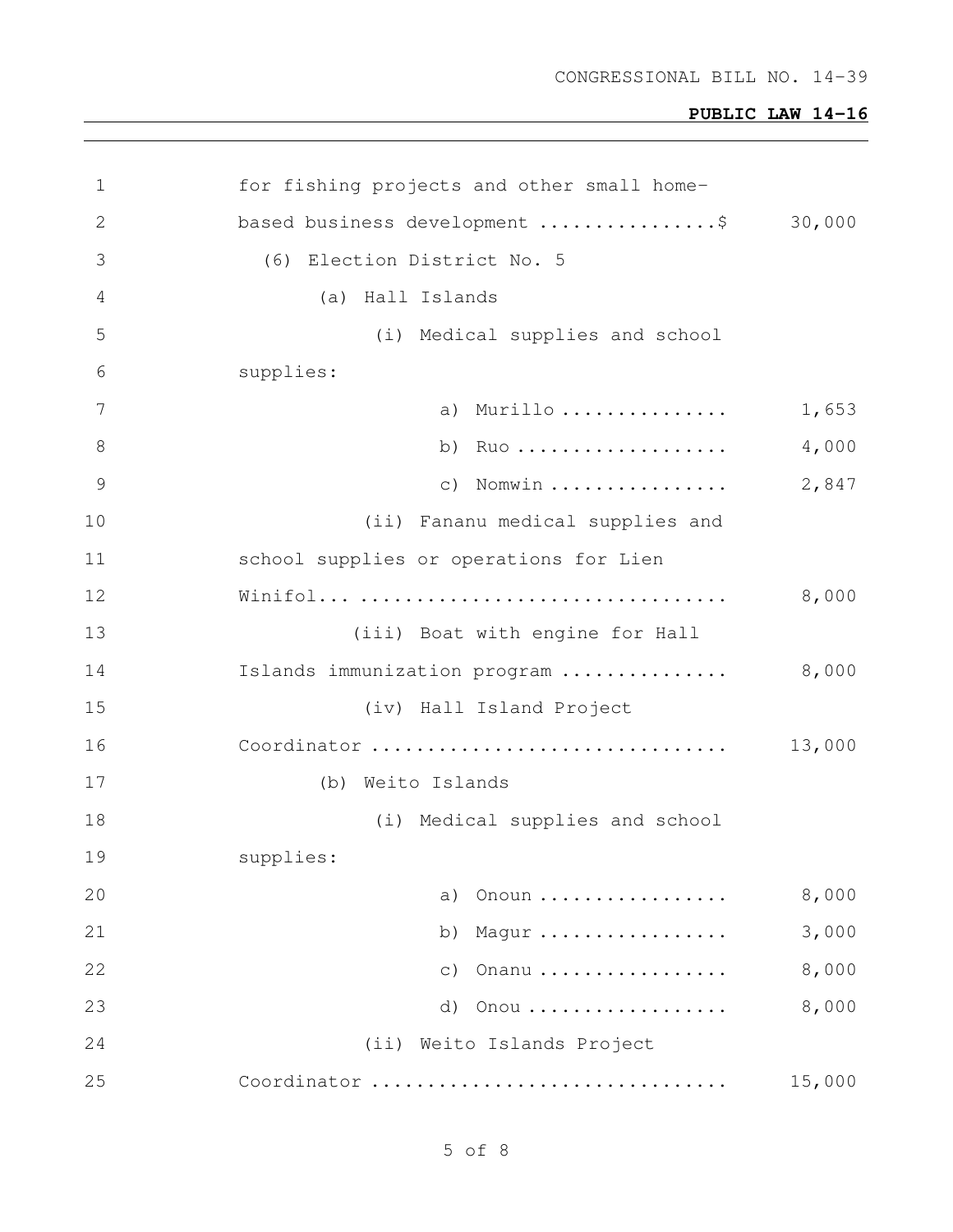| $\mathbf 1$   | (iii) Lien Piherarh dry dock and                 |        |
|---------------|--------------------------------------------------|--------|
| $\mathbf{2}$  | operations:                                      |        |
| 3             | a) dry dock expenses                             |        |
| 4             | for the Lien Piherarh \$                         | $-0-$  |
| 5             | b) Lien Piherarh operations                      |        |
| 6             | expense for payroll, PROVIDED THAT the employee  |        |
| 7             | payroll shall be calculated and certified before |        |
| $\,8\,$       | transmission to the allottee. The allottee will  |        |
| $\mathcal{G}$ | then transmit the request to the Department of   |        |
| 10            | Finance and Administration, which will issue     |        |
| 11            | the checks to each employee                      | 1,808  |
| 12            | c) Lien Piherarh operations                      |        |
| 13            | expense for fuel PROVIDED THAT pro-forma fuel    |        |
| 14            | invoices shall be provided to the allottee.      | $-0-$  |
| 15            | d) Lien Piherarh operations                      |        |
| 16            | expense for provisioning                         | $-0-$  |
| 17            | (c) Pattiw Islands                               |        |
| 18            | (i) Pollap Fun Metaw (balance                    |        |
| 19            | due for social security tax payment)             | 10,000 |
| 20            | (ii) Tamatam medical supplies and                |        |
| 21            | school supplies or purchase/repair of a          |        |
| 22            | municipal vessel                                 | 7,165  |
| 23            | (iii) Polowat dispensary site                    |        |
| 24            | purchase                                         | $-0-$  |
| 25            | (iv) Houk dispensary and/or                      |        |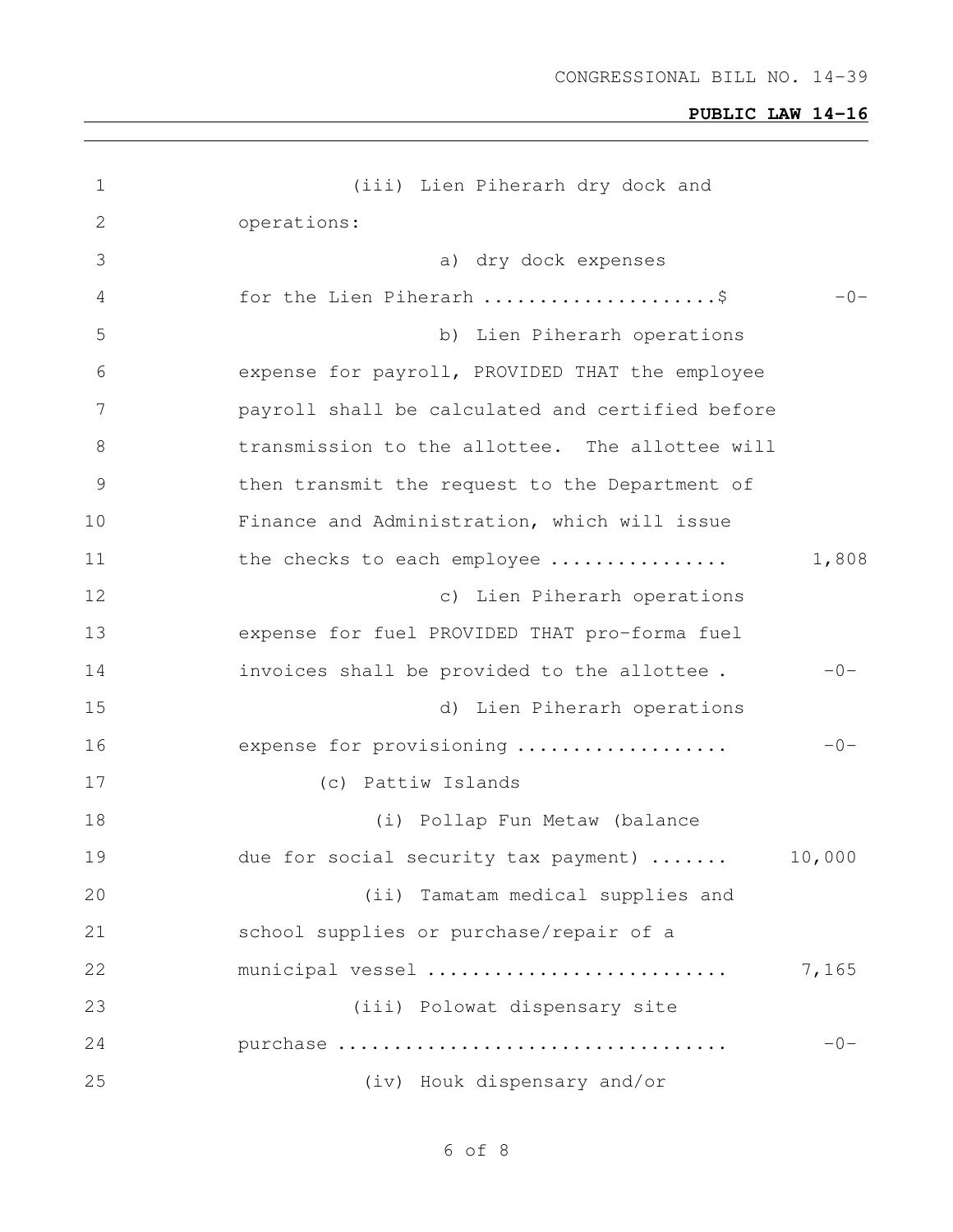| $\mathbf 1$    |                                          | $-0-$   |
|----------------|------------------------------------------|---------|
| $\mathbf{2}$   | (v) Pattiw Authority-personnel.          | 25,000  |
| 3              | (d) Other project grants                 | 33,967  |
| 4              | (e) Water project                        | 33, 472 |
| 5              | (f) Communication equipment and          |         |
| 6              | accessories                              | 30,000  |
| 7              | (g) Leadership development and           |         |
| 8              | enhancement program including travel for |         |
| $\overline{9}$ | consultations with other leaders or for  |         |
| 10             |                                          | 5,000   |
| 11             | (h) Northwest projects                   |         |
| 12             | implementation - administrative expenses | 5,000   |
| 13             | (i) PJ High School grants                | 19,088" |
| 14             |                                          |         |
| 15             |                                          |         |
| 16             |                                          |         |
| 17             |                                          |         |
| 18             |                                          |         |
| 19             |                                          |         |
| 20             |                                          |         |
| 21             |                                          |         |
| 22             |                                          |         |
| 23             |                                          |         |
| 24             |                                          |         |
| 25             |                                          |         |